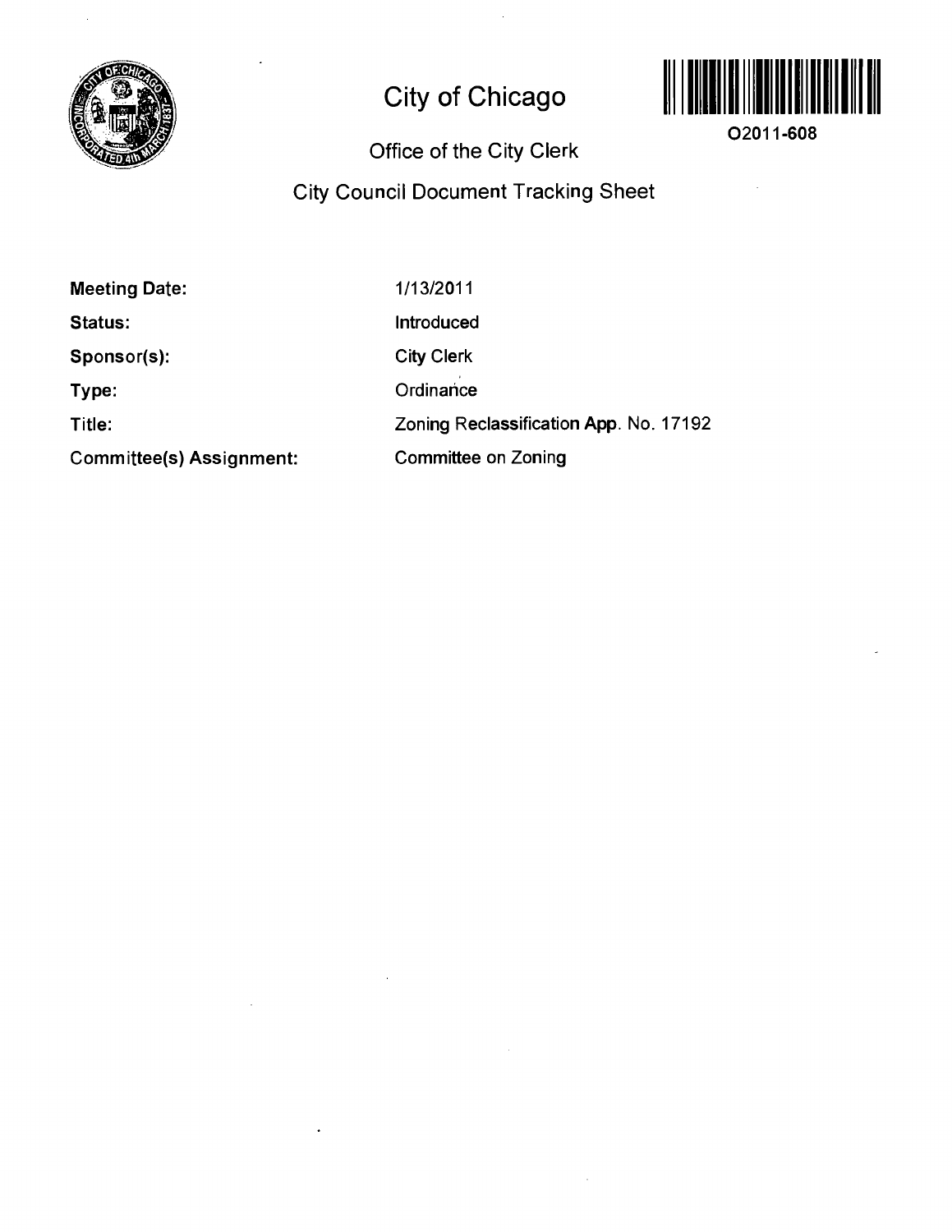$+17192$  $IN7$  DATE<br>01-13-11

## **CITY OF CHICAGO**

#### **APPLICATION FOR AN AMENDMENT TO THE CHICAGO ZONING ORDINANCE**

## **1. ADDRESS of the property Applicant is seeking to rezone:**

## 1934 NORTH BISSELL STREET, CHICAGO

|                       | 2. Ward Number that property is located in:                              | $43^{\text{rd}}$ Ward                   |                           |                                                                                                                                                                                              |
|-----------------------|--------------------------------------------------------------------------|-----------------------------------------|---------------------------|----------------------------------------------------------------------------------------------------------------------------------------------------------------------------------------------|
|                       | 3. APPLICANT Sarah Breitlander Sarah Expedition of the Sarah Breitlander |                                         |                           |                                                                                                                                                                                              |
| <b>ADDRESS</b>        | 1934 North Bissell Street                                                |                                         |                           |                                                                                                                                                                                              |
|                       | CITY Chicago                                                             | STATE Illinois ZIP CODE 60614           |                           |                                                                                                                                                                                              |
|                       | PHONE 312-609-7534                                                       | <b>CONTACT PERSON</b> Sarah Breitiander |                           |                                                                                                                                                                                              |
| proceed.              | 4. Is the Applicant the owner of the property? $YES$ $X$                 |                                         |                           | If the Applicant is not the owner of the property, please provide the following information<br>regarding the owner and attach written authorization from the owner allowing the Applicant to |
| <b>OWNER</b>          | Sarah Breitiander                                                        |                                         |                           |                                                                                                                                                                                              |
| <b>ADDRESS</b>        | 1934 North Bissell Street                                                |                                         |                           |                                                                                                                                                                                              |
| <b>CITY</b>           | Chicago STATE IL                                                         |                                         | $\mathbf{ZIP}$ CODE 60614 |                                                                                                                                                                                              |
|                       | <b>PHONE</b> 312-609-7534                                                | <b>CONTACT PERSON</b> Sarah Breitiander |                           |                                                                                                                                                                                              |
|                       | the rezoning, please provide the following information:                  |                                         |                           | 5. If the Applicant/Owner of the property has obtained a lawyer as their representative for                                                                                                  |
| <b>ATTORNEY</b>       | Law Office of Mark J. Kupiec & Assoc.                                    |                                         |                           |                                                                                                                                                                                              |
| <b>ADDRESS</b>        | 77 West Washington St. Ste. 1801                                         |                                         |                           |                                                                                                                                                                                              |
| $CITY$ <sub>___</sub> | Chicago STATE Illinois ZIP CODE 60602                                    |                                         |                           |                                                                                                                                                                                              |
| <b>PHONE</b>          | 312-541-1878                                                             | <b>FAX</b>                              | 312-641-1745              |                                                                                                                                                                                              |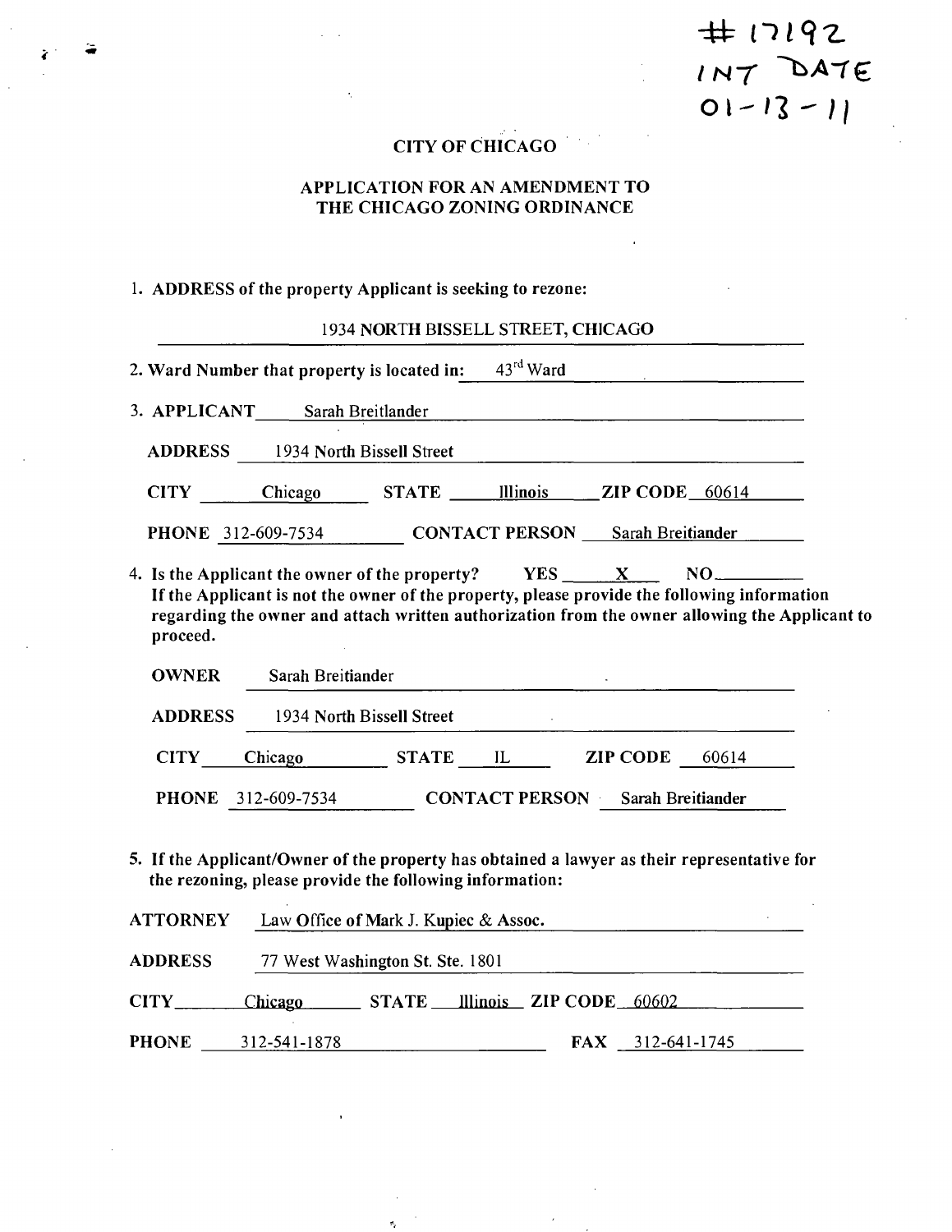**6. If the applicant is a legal entity (Corporation, LLC, Partnership, etc.) please provide the names of all owners disclosed on the Economic Disclosure Statements.** 

**N/A**  7. On what date did the owner acquire legal title to the subject property? September 2006 **8. Has the present owner previously rezoned this property? If yes, when? NO**  9. Present Zoning District RT4 Proposed Zoning District RM5.5 **10. Lot size in square feet (or dimensions) 24' x 60'**  11. Current Use of the property single family home 12. Reason for rezoning the property To allow sufficient floor area to build an addition to the existing single family home

13. Describe the proposed use of the property after the rezoning. Indicate the number of dwelling **units; number of parking spaces; approximate square footage of any commercial space; and height of the proposed building. (BE SPECIFIC)** 

To build an addition to the existing single family home;

to be built within the maximum allowable building height; existing parking.

**14. On May 14th, 2007, the Chicago City Council passes the Affordable Requirements Ordinance (ARO) that requires on-site affordable housing units or a financial contribution if residential housing projects receive a zoning change under certain circumstances. Based on the lot size of the project in question and the proposed zoning classification, is this project subject to the Affordable Requirements Ordinance? (See Fact Sheet for more information)** 

 $YES$  NO  $X$  NO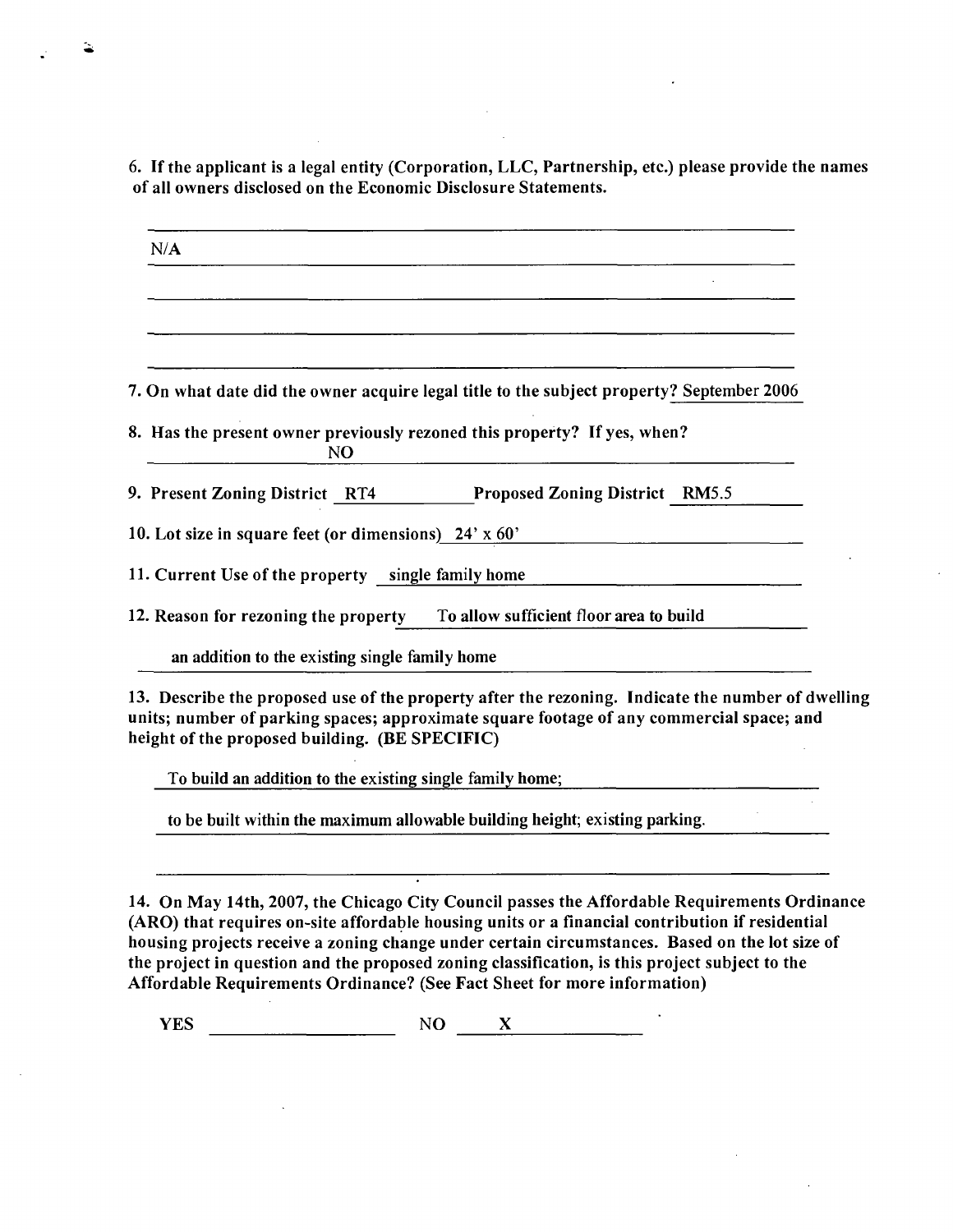#### **COUNTY OF COOK STATE OF ILLINOIS**

 $\bar{z}$ 

Sarah Breitiander **Sarah Breitiander** , being first duly sworn on oath, states that all of the above statements **and the statements contained in the documents subniitted-herewith are true and cprrect.** 

**Signature of Applicant** 

**Subscribed and Sworn to before me this**   $\sqrt{\frac{\delta}{\delta}}$  day of  $\sqrt{\frac{\delta}{\delta}}$  /2010.

**Notary Public** 

| ******************************** |
|----------------------------------|
| OFFICIAL SEAL                    |
| VERONICA GARZA                   |
| NOTARY PUBLIC, STATE OF ILLINOIS |
| My Commission Expires 06/01/2011 |
| ,,,,,,,,,,,,,,,,,,,              |

**For Office Use Only** 

**Date of Introduction:** 

**File Number:** 

**Ward:**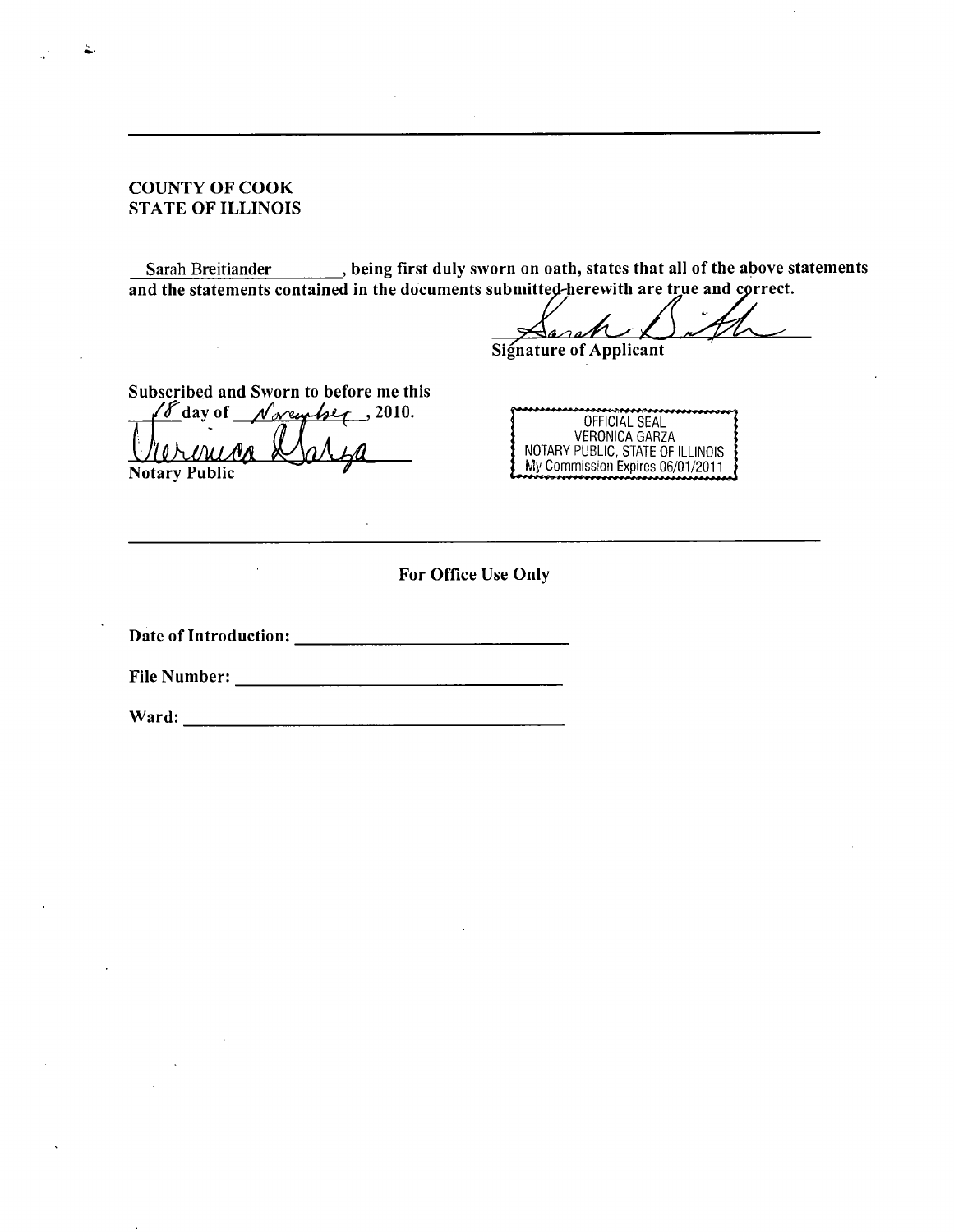#### **ORDINANCE**

**BE IT ORDAINED BY THE CITY COUNCIL OF THE CITY OF CHICAGO: SECTION 1. Title 17 of the Municipal Code of Chicago, the Chicago Zoning Ordinance is hereby amended by changing all of the RT4, Residential Two-Flat, Townhouse and Multi-Unit District symbols as shown on Map No. 5 - G in the area bounded by:** 

**A line 363.10 feet South of and parallel to West Armitage Avenue; North Bissell Street; a line 387.10 South of and parallel to west Armitage Avenue; a right of way of Elevated & Subway Chicago Rapid Transit Lines.** 

**To those of an RM5.5, Residential Multi-Unit District** 

**SECTION 2. This Ordinance takes effect after its passage and approval.** 

**Common address of property: 1934 North Bissell Street, Chicago IL.**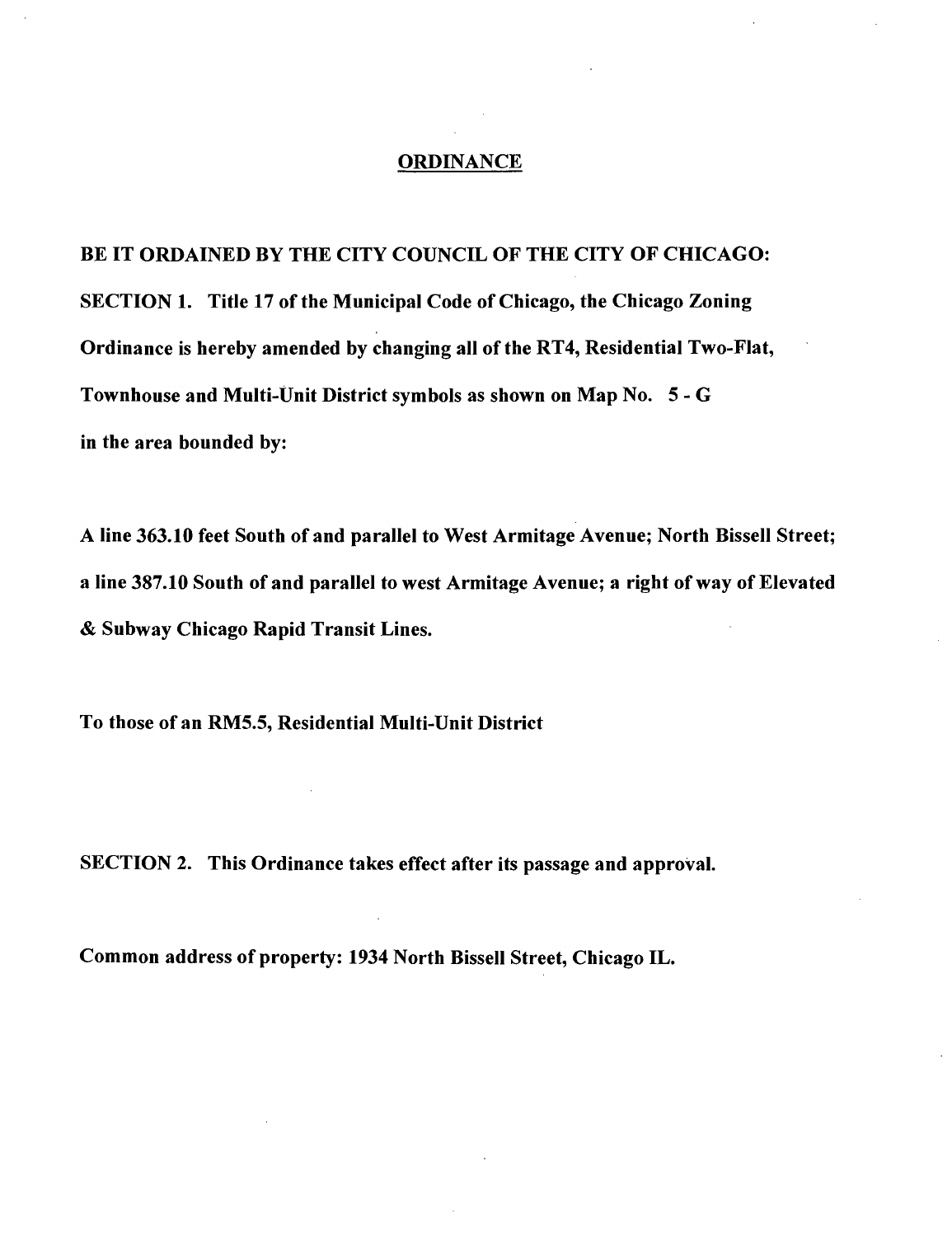## SUPPLEMENTAL SUBMISSION TYPE 1 REZONING FOR 1934 NORTH BISSELL AVENUE CfflCAGO, ILLINOIS

## PROJECT DESCRIPTION: Zoning Change from

RT4 TO RM5.5

1. Proposed land use: To construct an addition to an existing single family home

2. Floor area ratio: 2.50

4. Off- Street parking: required parking

5. Set Backs (front, side and rear) as represented on the

3. Density (lot area per DU) 1,440 square feet per dwelling unit

attached Site Plan

6. Building height: as represented on the attached Site Plan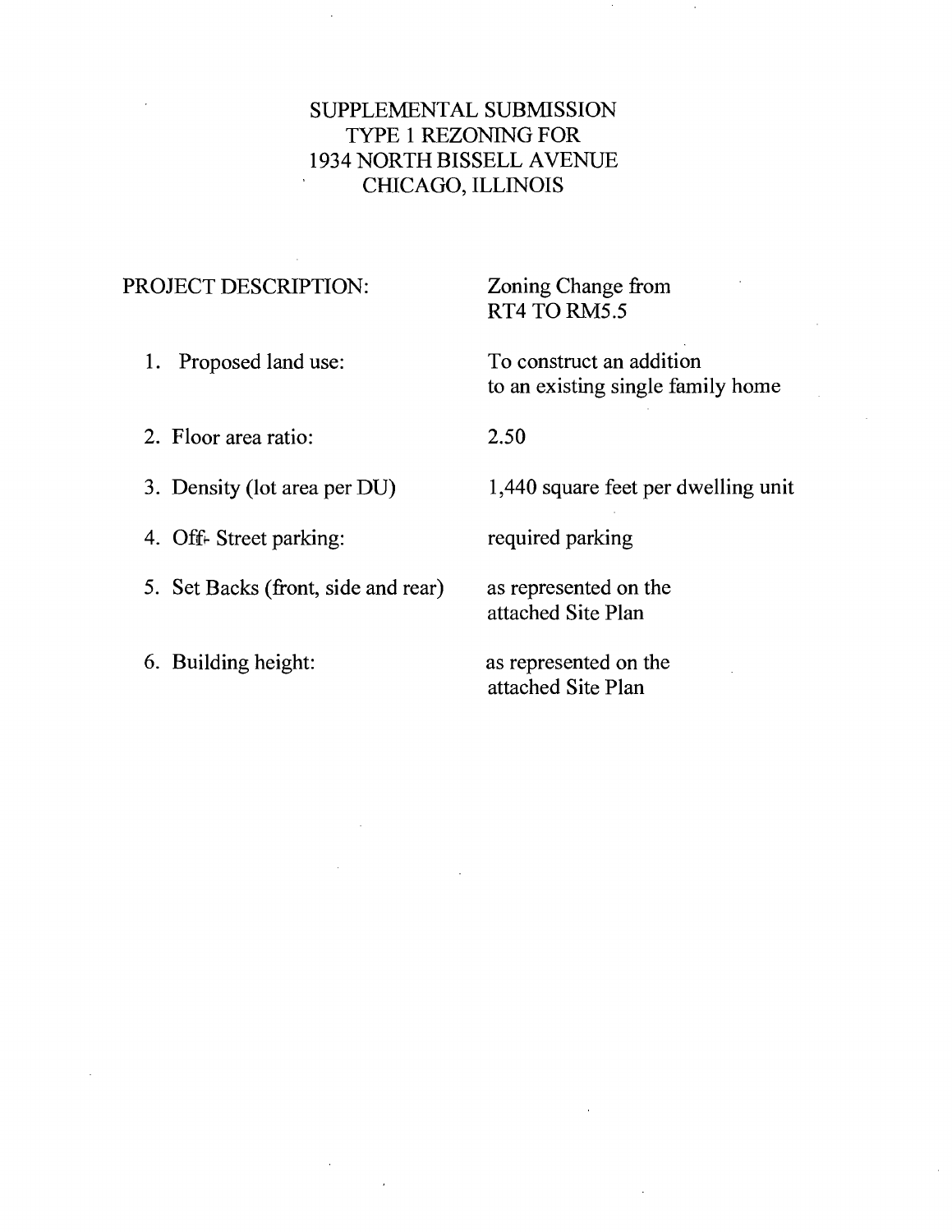## **AFFIDAVIT (Section 17-13-0107)**

Date: January 6, 2011

Honorable Daniel S. Solis Chairman, Committee on Zoning 121 North LaSalle Street Room 304, City Hall Chicago, Illinois 60602

The undersigned,  $\Delta$ **anuth**  $\Delta$  **SquUi c-** $k_1$  being first duly sworn on oath, deposes and states the following:

The undersigned certifies that he has complied with the requirements of Section 17-13-0107 of the Chicago Zoning Ordinance, by sending written notice to such property owners who appear to be the owners of the property within the subject area not solely owned by the applicant, and to the owners of all property within 250 feet in each direction of the lot line of the subject property, exclusive of public roads, streets, alleys, and other public ways, or a total distance limited to 400 feet. Said written notice was sent by First Class U.S. Mail, no more than 30 days before filling the application

The undersigned certifies that the notice contained the address of the property sought to be rezoned; a statement of the intended use of the property; the name and address of the applicant; the name and address of the ovmer; and a statement that the applicant intends to file the application for a change in zoning on approximately January 6, 2011

The undersigned certifies that the applicant has made a bona fide effort to determine the addresses of the parities to be notified under Section 17-13-0107 of the Chicago Zoning Ordinance, and that the accompanying list of names and addresses of surrounding property owners within 250 feet of the subject site is a complete list containing the names and addresses of the people required to be served.

By: Donner Jamich Agent

Subscribed and Swom to before 6th day of me this 2011.

AGMIESZKA T PLECKA OFFICIAL MY COMMISSION EXPIRES IV1K;1CH1I,£012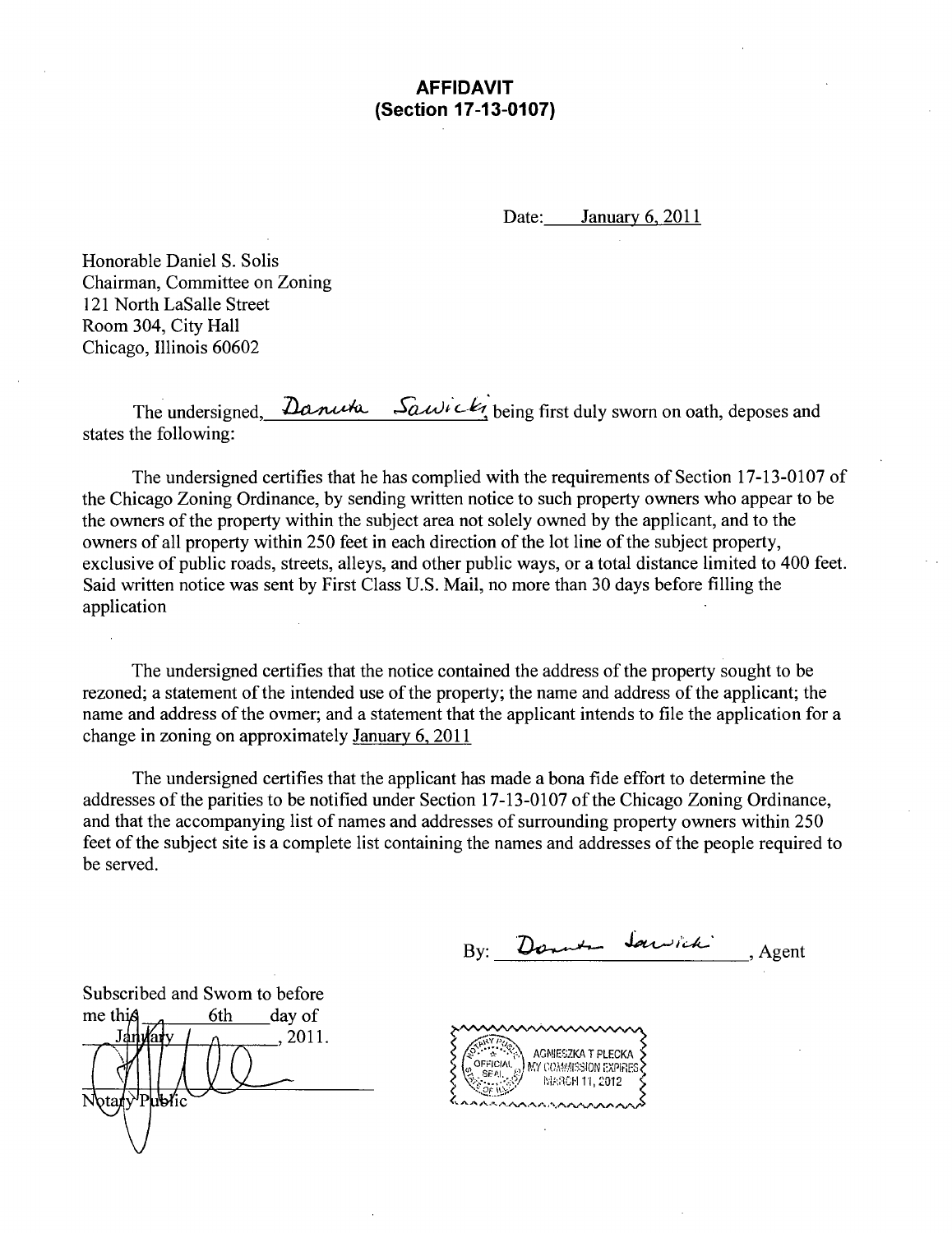## **LAW OFFICES MARK J. KUPIEC & ASSOCIATES**  SUITE 1801 77 WEST WASHINGTON STREET CHICAGO, ILLINOIS 60602

TELEPHONE (312) 541-1878 FACSIMILE (312) 641-1745

January 6, 2011

Re: 1934 North Bissell Street Chicago, IL

Dear Property Owner or Resident:

In accordance with the requirements for an Amendment to the Chicago Zoning Ordinance, specifically Section 17-13-0107, please be informed that on or about January 13, 2011 the undersigned will file an Application for a change in zoning from RT4 Residential Two-Flat, Townhouse and Multi-Unit Zoning District to RMS.5 Residential Multi-Unit Zoning District on behalf of Sarah Breitiander for the property located at 1934 North Bissell Street, Chicago, Illinois.

The subject property is currently improved with a single family home. The Applicant intends to build an addition to the existing single family house.

The Applicant is the owner of the subject property. I am the Attomey for the Applicant and the contact person for this Application. My address is 77 West Washington Street, Chicago, Illinois, and my telephone number is (312) 541-1878.

Please note that the Applicant is not seeking to rezone or purchase your property. The Applicant is required by law to send this notice because you own property within 250 feet of the property to be rezoned.

Sincerely,

Mark J. Kupiec

MJK/ap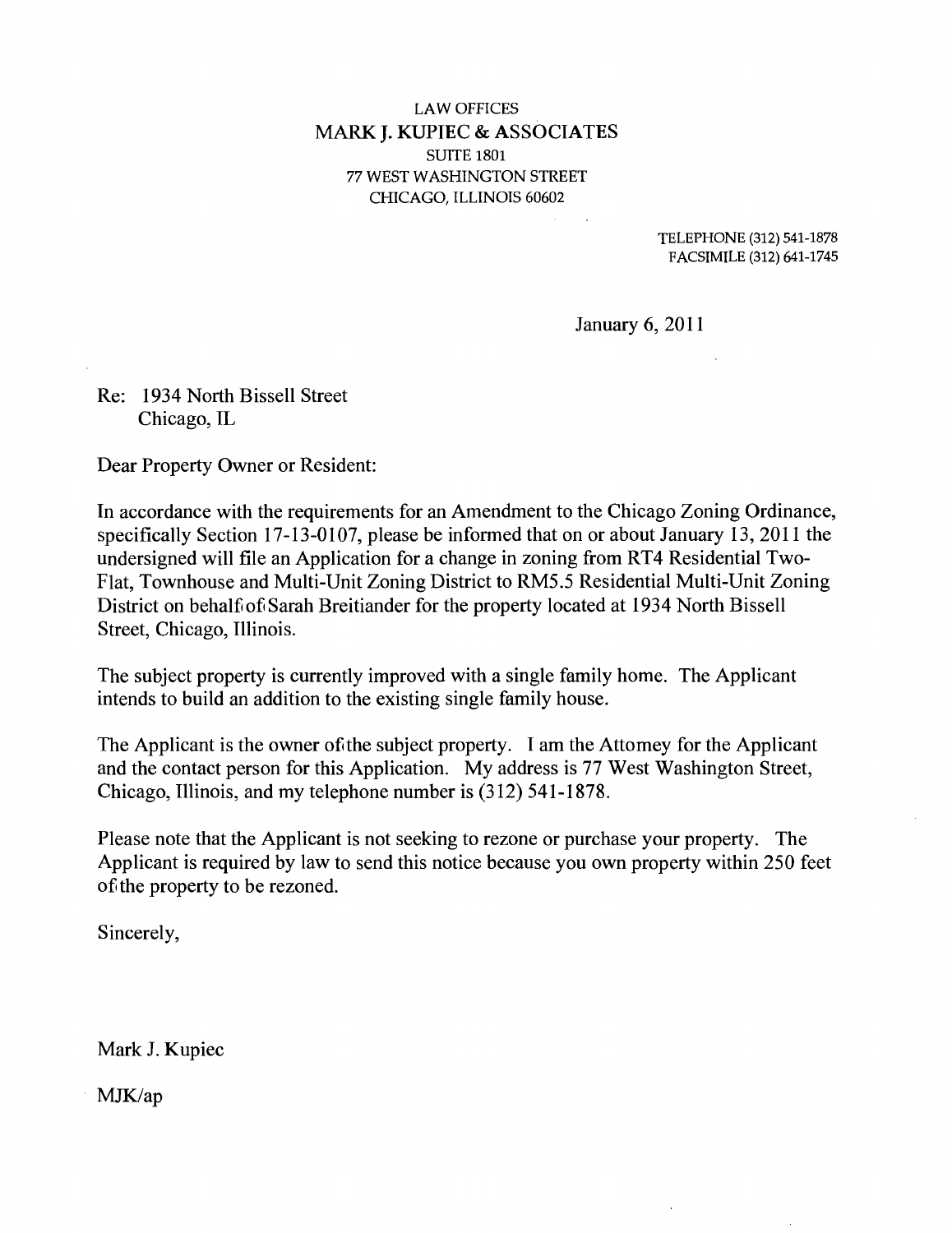#### **CITY OF CHICAGO ECONOMIC DISCLOSURE STATEMENT AND AFFIDAVIT**

#### **SECTION I -- GENERAL INFORMATION**

A. Legal name of Disclosing Party submitting this EDS. Include d/b/a/ if applicable:

Sarah Breitiander

**Check ONE of the following three boxes:** 

Indicate whether Disclosing Party submitting this EDS is:

- 1. [XJ the Applicant
	- OR
- 2. [ ] a legal entity holding a direct or indirect interest in the Applicant. State the legal name of the Applicant in which Disclosing Party holds an interest: OR
- 3. [ J a legal entity with a right of control (see Section II.B.l.) State the legal name of the entity in which the Disclosing Party holds a right of control: and the control of the control of the control of the control of the control of the control of the control of the

*B. Business address of Disclosing Party:*  $\frac{1}{\sqrt{g}}$  */* $\frac{1}{\sqrt{g}}$  */* $\frac{1}{\sqrt{g}}$ 

 $\frac{222 \text{ N.} \text{ La Salle Sf.} \text{ Súif } 2600, \text{ Chicago (obol)} }{222 \text{ N.} \text{ La Salle Sf.} \text{ Súif } 2600, \text{ Chicago (obol)} }$ C. Telephone:  $\frac{3}{2} - \frac{1}{2}$ 

D. Name of contact person: *Sarah, Breitlander* 

E. Federal Employer Tdentification No. (if you have one): N/A

F. Brief description of contract, transaction or other undertaking (referred to below as the" Matter") to which this EDS pertains. (Include project number and location of property, if applicable):

Zoning Change at 1934 North Bissell Street, Chicago

G. Which City agency or department is requesting this EDS? Zoning Department

If the Matter is a contract being handled by the City's Department of Procurement Services, please complete the following:

Specification  $\#$  N/A and Contract  $\#$  N/A

Ver. 09-01-10 Page 1 of 13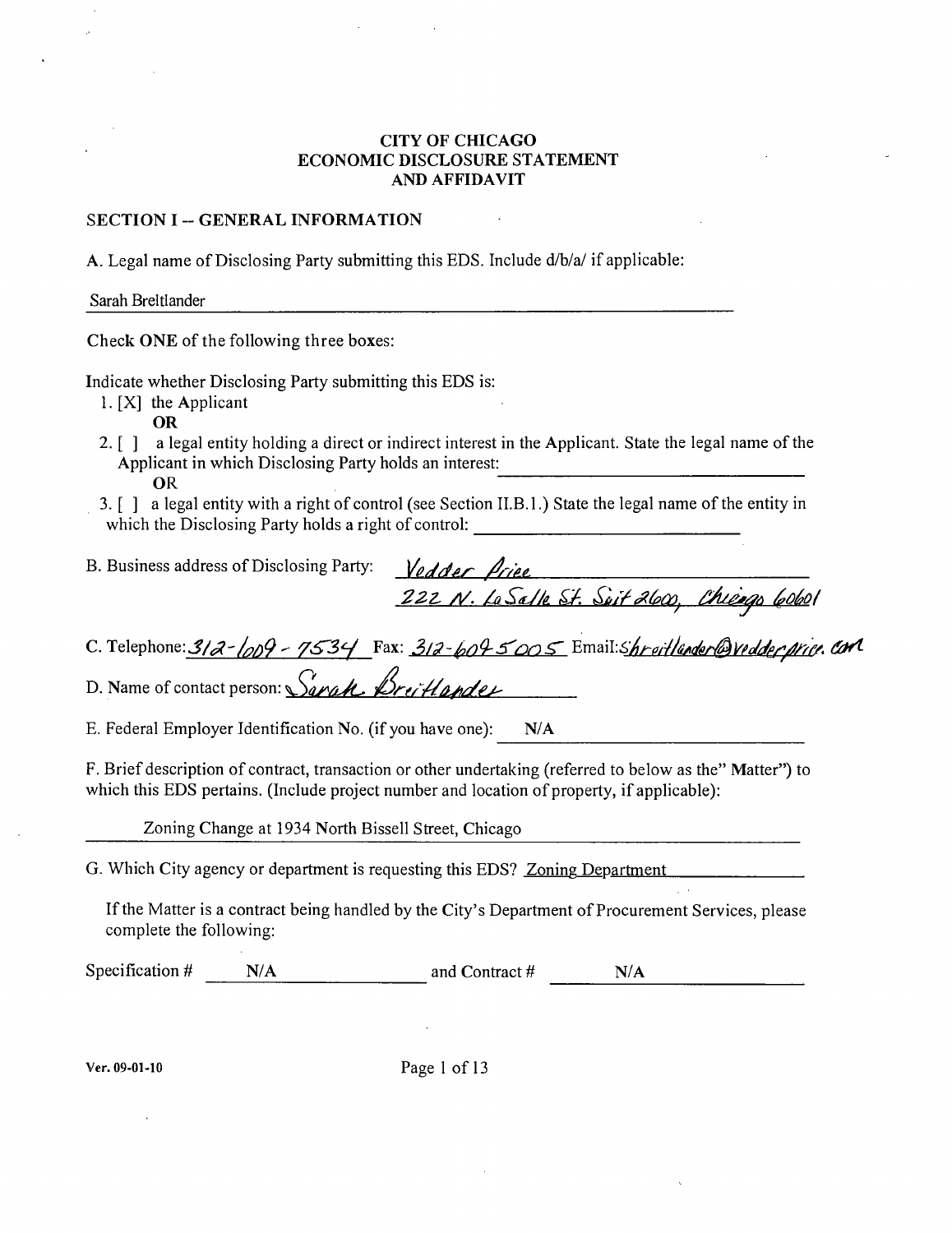#### **SECTION II - DISCLOSURE OF OWNERSHIP INTERESTS**

### A. NATURE OF DISCLOSING PARTY

| $\lambda$ . Indicate the nature of the Disclosing Party: |                                                          |
|----------------------------------------------------------|----------------------------------------------------------|
| <b>M</b> Person                                          | [] Limited liability company                             |
| [] Publicly registered business corporation              | [] Limited liability partnership                         |
| [] Privately held business corporation                   | [] Joint venture                                         |
| [] Sole proprietorship                                   | [] Not-for-profit corporation                            |
| [] General partnership                                   | (Is the not-for-profit corporation also a $501(c)(3)$ )? |
| [] Limited partnership                                   | ] No<br>[ ] Yes                                          |
| $\lceil$ Tmst                                            | $\lceil$ $\rceil$ Other (please specify)                 |
|                                                          |                                                          |

2. For legal entities, the state (or foreign country) of incorporation or organization, if applicable:

N/A

3. For legal entities not organized in the State of Tllinois; Has the organization registered to do business in the State of Illinois as a foreign entity?

 $\lceil$  ] Yes  $\lceil$  ] No  $\lceil$  [X] N/A

## B. TF THE DISCLOSING PARTY IS A LEGAL ENTITY:

1. List below the fiill names and titles of all executive officers and all directors of the entity. NOTE: For not-for-profit corporations, also list below all members, if any, which are legal entities. If there are no such members, write "no members." For tmsts, estates or other similar entities, list below the legal titleholder(s).

If the entity is a general partnership, limited partnership, limited liability company, limited liabihty partnership or joint venture, list below the name and titie of each general partner, managing member, manager or any other person or entity that controls the day-to-day management of the Disclosing Party. NOTE; Each legal entity listed below must submit an EDS on its own behalf

| Name | Titie                    |
|------|--------------------------|
|      | $\overline{\phantom{a}}$ |
|      | ٠.                       |
|      |                          |

2. Please provide the following information conceming each person or entity having a direct or indirect beneficial interest (including ownership) in excess of 7.5% of the Disclosing Party. Examples of such an interest include shares in a corporation, partnership interest in a partnership or joint venture.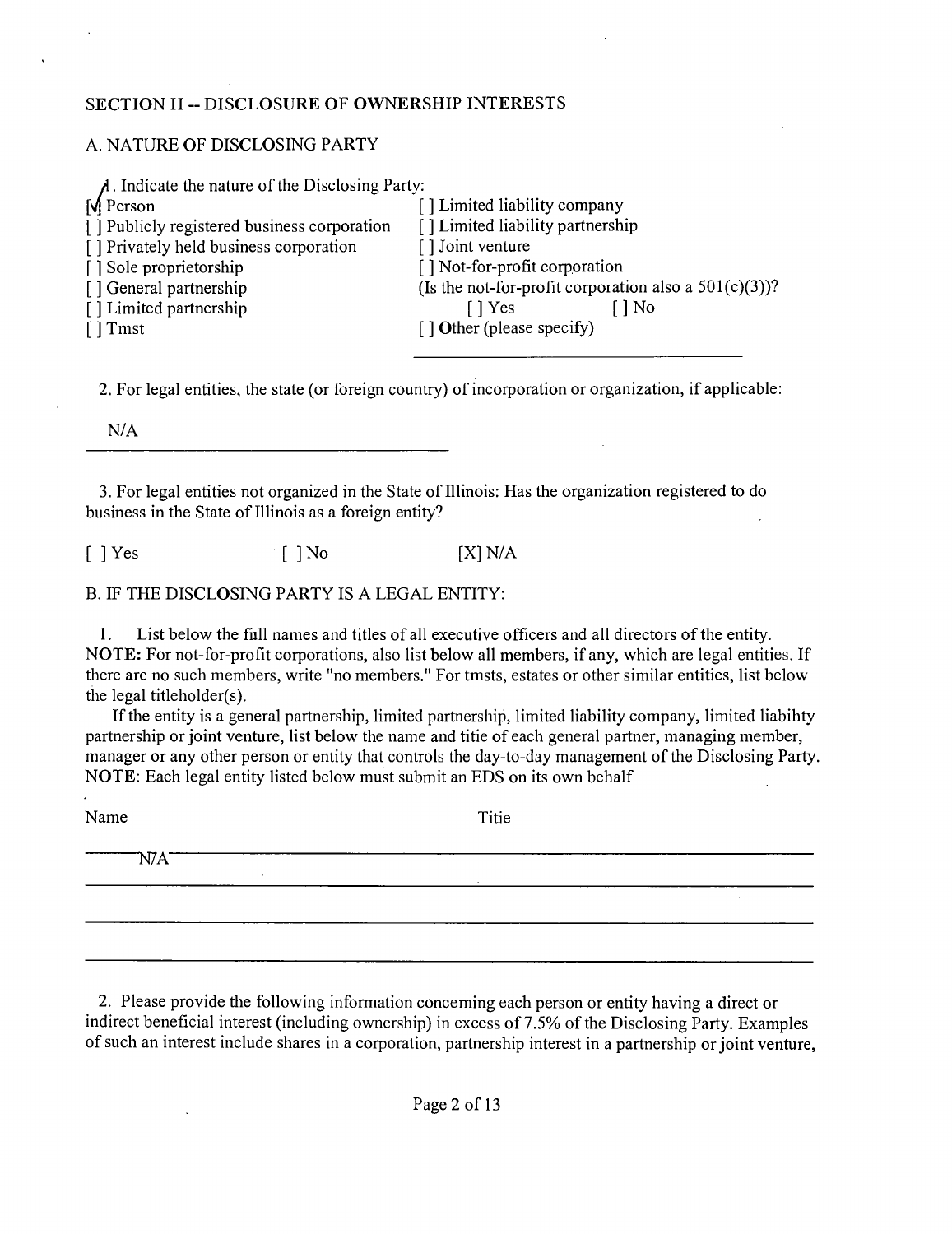interest of a member or manager in a limited liability company, or interest of a beneficiary of a trust, estate or other similar entity. If none, state "None." NOTE: Pursuant to Section 2-154-030 of the Municipal Code of Chicago ("Municipal Code"), the City may require any such additional information from any applicant which is reasonably intended to achieve fiill disclosure.

| Name | <b>Business Address</b> | Percentage Interest in the<br>Disclosing Party |
|------|-------------------------|------------------------------------------------|
| N/A  |                         |                                                |
|      |                         |                                                |

#### SECTION III - - BUSINESS RELATIONSHIPS WITH CITY ELECTED OFFICIALS

Has the Disclosing Party had a "business relationship," as defined in Chapter 2-156 of the Municipal Code, with any City elected official in the 12 months before the date this EDS is signed?

 $[ \ ]$  Yes  $[X]$  No

If yes, please identify below the name(s) of such City elected official(s) and describe such relationship(s):

*WA* 

#### SECTION IV ~ DISCLOSURE OF SUBCONTRACTORS AND OTHER RETAINED PARTIES

The Disclosing Party must disclose the name and business address of each subcontractor, attomey, lobbyist, accountant, consultant and any other person or entity whom the Disclosing Party has retained or expects to retain in connection with the Matter, as well as the nature of the relationship, and the total amount of the fees paid or estimated to be paid. The Disclosing Party is not required to disclose employees who are paid solely through the Disclosing Party's regular payroll.

"Lobbyist" means any person or entity who undertakes to infiuence any legislative or administrative action on behalf of any person or entity other than: (1) a not-for-profit entity, on an unpaid basis, or (2) himself "Lobbyist" also means any person or entity any part of whose duties as an employee of another includes undertaking to influence any legislative or administrative action.

If the Disclosing Party is uncertain whether a disclosure is required under this Section, the Disclosing Party must either ask the City whether disclosure is required or make the disclosure.

Page 3 of 13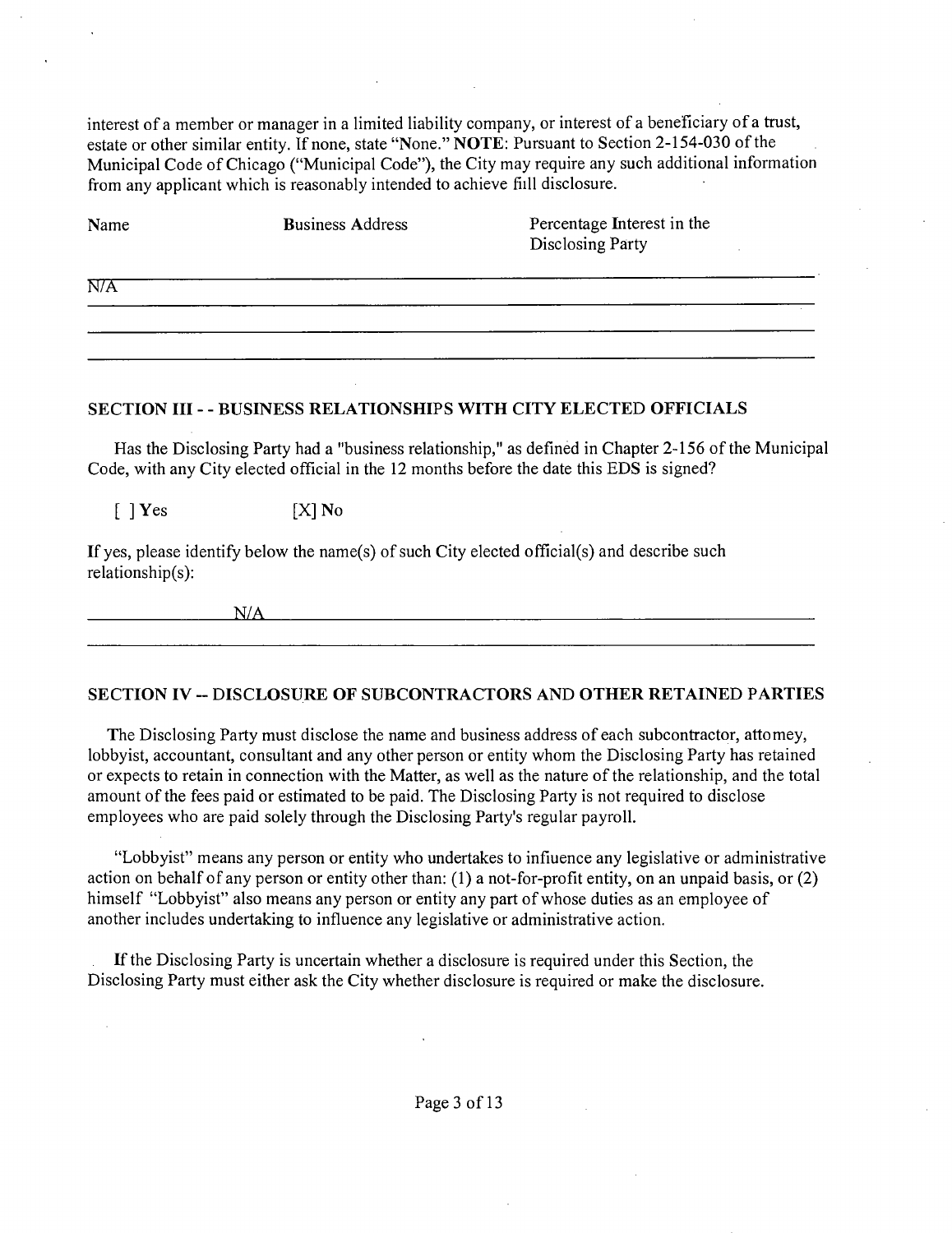Name (indicate whether Business Relationship to Disclosing Party Fees (indicate whether retained or anticipated Address (subcontractor, attomey, paid or estimated.) NOT retained or anticipated Address (subcontractor, attomey, paid or estimated.) NOTE:<br>to be retained) http://www.face.org/index.com/index.com/index.com/index.com/index.com/index.com/index.com/index.com/index.com/index.com/ind to be retained) lobbyist, etc.) The extended is the retained in the lobby value of  $\sim$  "hourly rate" or "t.b.d" is

not an acceptable response.

| Kupiec & Assoc. 77 West Washington St. Ste. 1801, Chicago | Attorneys | \$3,500 |
|-----------------------------------------------------------|-----------|---------|
| Chicago IL 60602                                          |           |         |
|                                                           |           |         |

(Add sheets if necessary)

**[ J Check here if the Disclosing party has not retained, nor expects to retain, any such persons or entities.** 

## **SECTION V - CERTIFICATIONS**

## A. COURT-ORDERED CHILD SUPPORT COMPLIANCE

Under Municipal Code Section 2-92-415, substantial owners of business entities that contract with the City must remain in compliance with their child support obligations throughout the contract's term.

Has any person who directiy or indirectiy owns 10% or more of the Disclosing Party been declared in arrearage on any child support obligations by any Illinois court of competent jurisdiction?

[ ] Yes [X] No [ ] No person directly or indirectiy owns 10% or more of the Disclosing Party.

If "Yes," has the person entered into a court-approved agreement for payment of all support owed and is the person in compliance with that agreement?

 $[$  | Yes  $[$  | No

### B. FURTHER CERTIFICATIONS

1. Pursuant to Municipal Code Chapter 1-23, Article I ("Article 1") (which the Applicant should consult for defined terms (e.g., "doing business") and legal requirements), if the Disclosing Party Submitting this EDS is the Applicant and is doing business with the City, then the Disclosing Party Certified as follows; (i) neither the Applicant nor any controlling person is currently indicted or charged With, or has admitted guilt of, or has ever been convicted of, or placed under supervision for, any criminal offense involving actual, attempted, or conspiracy to commit bribery, theft, fraud, forgery, perjury, dishonesty, or deceit against an officer or employee of the City or any sister agency; and (ii) the Applicant understands and acknowledges that compliance with Article I is a continuing requirement for doing business with the City. NOTE; If Article I applies to the Applicant, the permanent compliance timeframe in Article I supersedes some five-year compliance timeframes in certifications 2 and 3 below.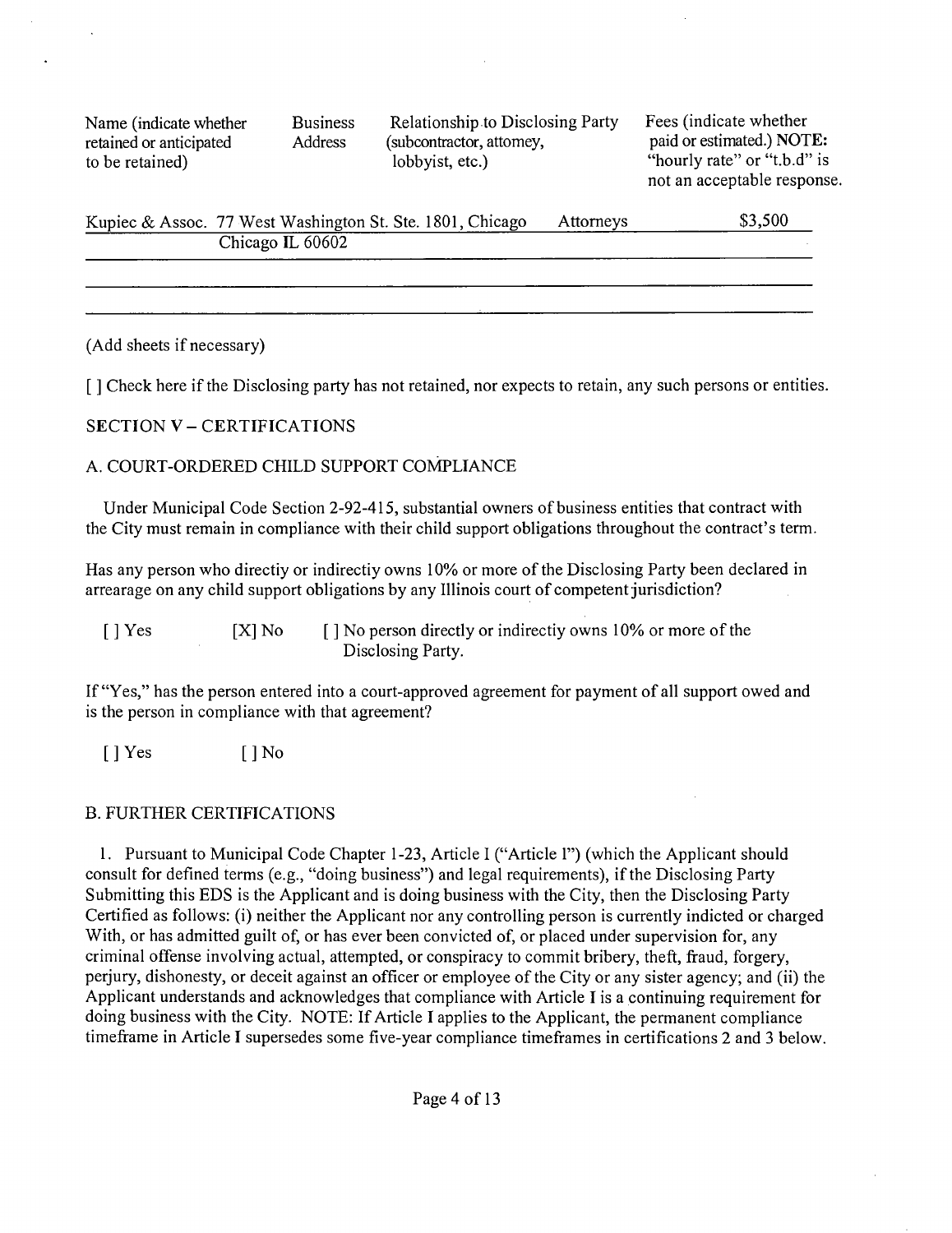- 2. The Disclosing Party and, if the Disclosing Party is a legal entity, all of those persons or entities identified in Section II.B.1. of this EDS:
	- a. are not presentiy debarred, suspended, proposed for debarment, declared ineligible or voluntarily excluded from any fransactions by any federal, state or local unit of govemment;
	- b. have not, within a five-year period preceding the date of this EDS, been convicted of a criminal offense, adjudged guilty, or had a civil judginent rendered against them in connection with; obtaining, attempting to obtain, or performing a public (federal, state or local) transaction or confract under a public transaction; a violation of federal or state antitmst statutes; fraud; embezzlement; theft; forgery; bribery; falsification; or destmction of records; making false statements; or receiving stolen property;
	- c. are not presently indicted for or criminally or civilly charged by, a govemmental entity (federal, state or local) with committing any of the offenses set forth in clause B.2.b. of this Section V;
	- d. have not, within a five-year period preceding the date of this EDS, had one or more public fransactions (federal, state or local) terminated for cause or default; and
	- e. have not, within a five-year period preceding the date of this EDS, been convicted, adjudged guilty, or found liable in a civil proceeding, or in any criminal or civil action, including actions conceming environmental violations, instituted by the City or by the federal govemment, any state, or any other unit of local govemment.
- 3. The certifications in subparts 3, 4 and 5 concem:
- $\bullet$ the Disclosing Party;

any "Contractor" (meaning any contractor or subcontractor used by the Disclosing Party in Connection with the Matter, including but not limited to all persons or legal entities disclosed under Section IV, "Disclosure of Subcontractors and Other Retained Parties");

any "Affiliated Entity" (meaning a person or entity that, directly or indirectly; confrols the Disclosing Party, is confrolled by the Disclosing Party, or is, with the Disclosing Party, under common control of another person or entity. Indicia of control include, without limitation: interlocking management or ownership; identity of interests among family members, shared facilities and equipment; common use of employees; or organization of a business entity following the ineligibility of a business entity to do business with federal or state or local govemment, including the City, using substantially the same management, ownership, or principals as the ineligible entity); with respect to Contractors, the term Affiliated Entity means a person or entity that directly or indirectiy controls the Contractor, is controlled by it, or, with the Confractor, is under common control of another person or entity;

• any responsible official of the Disclosing Party, any Contractor or any Affiliated Entity or any other official, agent or employee of the Disclosing Party, any Confractor or any Affiliated Entity, acting pursuant to the direction or authorization of a responsible official of the Disclosing Party, any Contractor or any Affiliated Entity (collectively "Agents").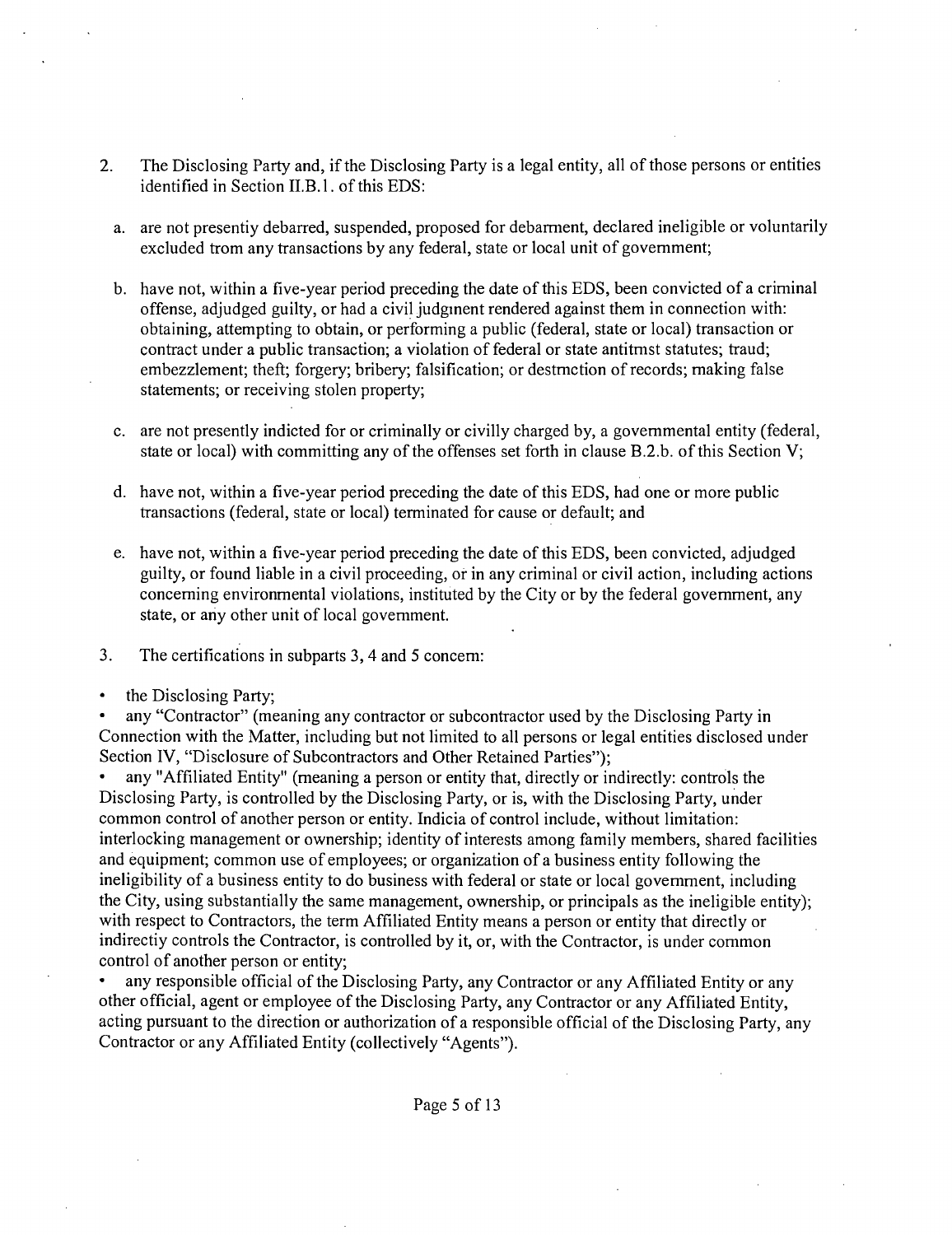Neither the Disclosing Party, nor any Confractor, nor any Affiliated Entity of either the Disclosing Party or any Contractor nor any Agents have, during the five years before the date this EDS is signed, or, with respect to a Confractor, an Affiliated Entity, or an Affiliated Entity of a Confractor during the five years before the date of such Confractor's or Affiliated Entity's confract or engagement in connection with the Matter;

- a. bribed or attempted to bribe, or been convicted or adjudged guilty of bribery or attempting to bribe, a public officer or employee of the City, the State of Illinois, or any agency ofthe federal govemment or of any state or local govemment in the United States of America, in that officer's or employee's official capacity;
- b. agreed or colluded with other bidders or prospective bidders, or been a party to any such agreement, or been convicted or adjudged guilty of agreement or collusion among bidders or prospective bidders, in resfraint of freedom of competition by agreement to bid a fixed price or otherwise; or
- c. made an admission of such conduct described in a. or b. above that is a matter of record, but have not been prosecuted for such conduct; or
- d. violated the provisions of Municipal Code Section 2-92-610 (Living Wage Ordinance).

4. Neither the Disclosing Party, Affiliated Entity or Confractor, or any of their employees, officials, agents or partners, is barred from contracting with any unit of state or local govemment as a result of engaging in or being convicted of (1) bid-rigging in violation of 720 ILCS 5/33E-3; (2) bid-rotating in violation of 720 ILCS 5/33E-4; or (3) any similar offense of any state or of the United States of America that contains the same elements as the offense of bid-rigging or bid-rotating.

5. Neither the Disclosing Party nor any Affiliated Entity is listed on any of the following lists maintained by the Office of Foreign Assets Control of the U.S. Department of the Treasury or the Bureau of Industry and Security of the U.S. Department of Commerce or their successors; the Specially Designated Nationals List, the Denied Persons List, the Unverified List, the Entity List and the Debarred List.

6. The Disclosing Party understands and shall comply with (1) the applicable requirements of Chapters 2-55 (Legislative Inspector General), 2-56 (Inspector General) and 2-156 (Governmental Ethics) of the Municipal Code.

7. If the Disclosing Party is unable to certify to any ofthe above statements in this Part B (Further Certifications), the Disclosing Party must explain below; N/A

 $\ddot{\cdot}$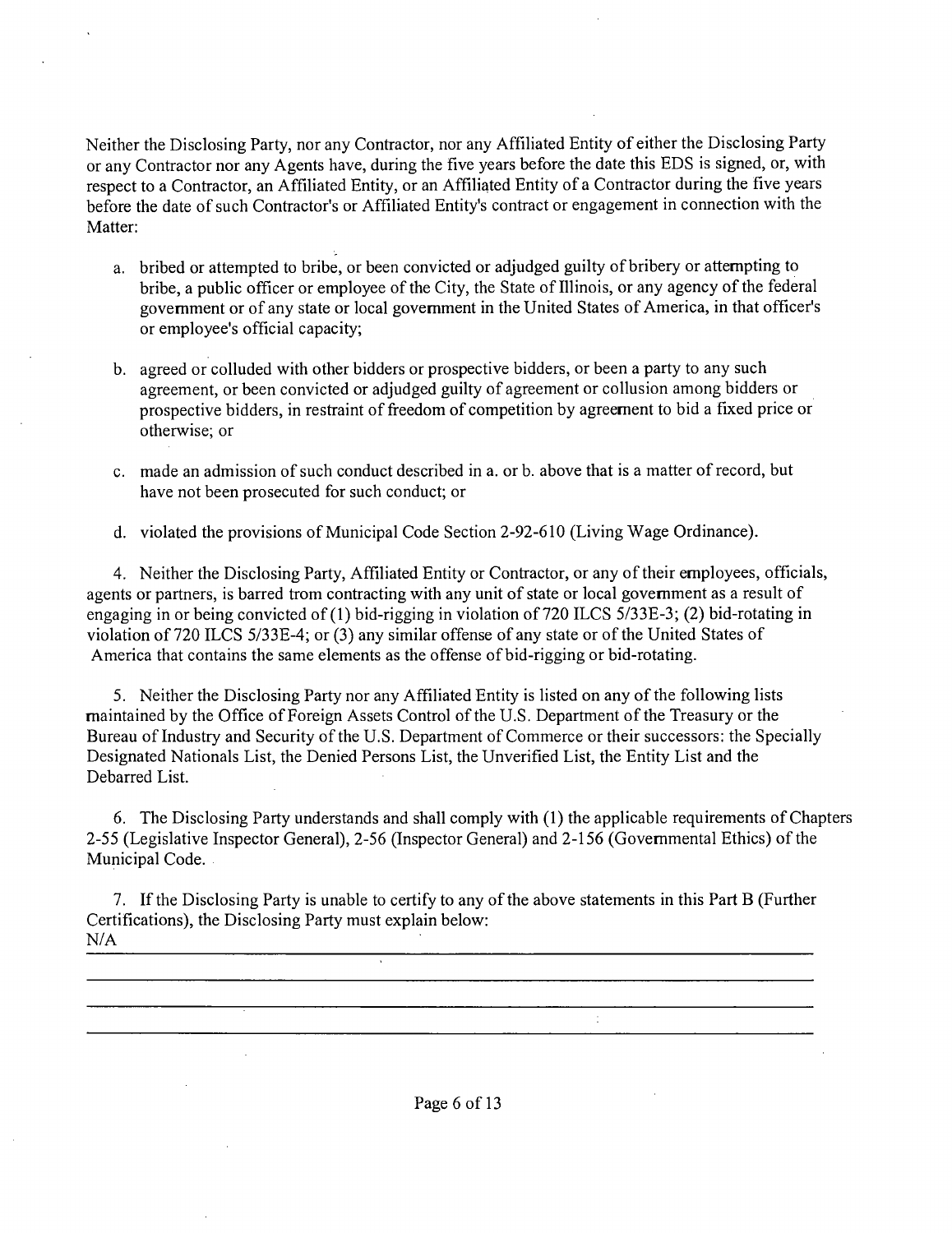If the letters "NA," the word "None," or no response appears on the lines above, it will be conclusively presumed that the Disclosing Party certified to the above statements.

#### C. CERTIFICATION OF STATUS AS FINANCIAL INSTITUTION

1. The Disclosing Party certifies that the Disclosing Party (check one)

 $\begin{bmatrix} \end{bmatrix}$  is  $[X]$  is not

a "financial instittition" as defined in Section 2-32-455(b) of the Municipal Code.

2. If the Disclosing Party IS a financial institution, then the Disclosing Party pledges;

"We are not and will not become a predatory lender as defined in Chapter 2-32 ofthe Municipal Code. We fiirther pledge that none of our affiliates is, and none of them will become, a predatory lender as defined in Chapter 2-32 of the Municipal Code. We understand that becoming a predatory lender or becoming an affiliate of a predatory lender may result in the loss of the privilege of doing business with the City."

If the Disclosing Party is unable to make this pledge because it or any of its affiliates (as defined in Section 2-32-455(b) of the Municipal Code) is a predatory lender within the meaning of Chapter 2-32 of the Municipal Code, explain here (attach additional pages if necessary); N/A

If the letters "NA," the word "None," or no response appears on the lines above, it will be conclusively presumed that the Disclosing Party certified to the above statements.

#### D. CERTIFICATION REGARDING INTEREST TN CITY BUSINESS

Any words or femis that are defined in Chapter 2-156 of the Municipal Code have the same meanings when used in this Part D.

1. Tn accordance with Section 2-156-110 ofthe Municipal Code; Does any official or employee ofthe City have a financial interest in his or her own name or in the name of any other person or entity in the Matter?

 $[ ]$  Yes  $[ X ]$  No

NOTE; If you checked "Yes" to Item D.L, proceed to Items D.2. and D.3. If you checked "No" to Item D.L, proceed to Part E.

Page 7 of 13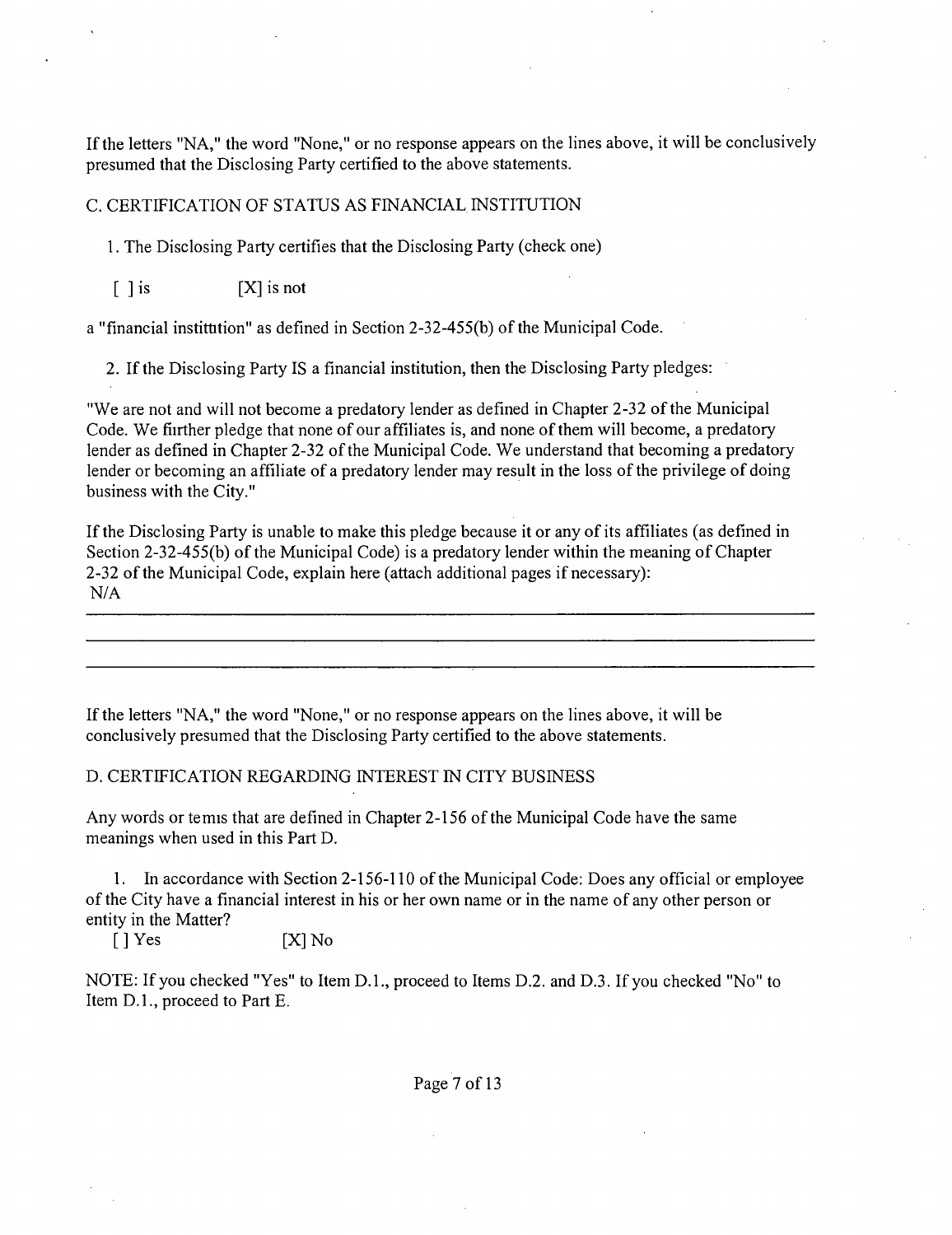2. Unless sold pursuant to a process of competitive bidding, or otherwise permitted, no City elected official or employee shall have a financial interest in his or her own name or in the name of any other person or entity in the purchase of any property that (i) belongs to the City, or (ii) is sold for taxes or assessments, or (iii) is sold by virtue of iegal process at the suit of the City (collectively, "City Property Sale"). Compensation for property taken pursuant to the City's eminent domain power does not constitute a financial interest within the meaning of this Part D.

Does the Matter involve a City Property Sale?

[ ] Yes [XJ No

3. If you checked "Yes" to Item D.L, provide the names and business addresses of the City officials or employees having such interest and identify the nature of such interest:

Name Business Address Nature of Interest

4. The Disclosing Party further certifies that no prohibited financial interest in the Matter will be acquired by any City official or employee.

#### E. CERTIFICATION REGARDING SLAVERY ERA BUSINESS

Please check either 1. or 2. below. If the Disclosing Party checks 2., the Disclosing Party must disclose below or in an attachment to this EDS all infomiation required by paragraph 2. Failure to comply with these disclosure requirements may make any contract entered into with the City in connection with the Matter voidable by the City

 $X$  1. The Disclosing Party verifies that the Disclosing Party has searched any and all records of the Disclosing Party and any and all predecessor entities regarding records of investments or profits from slavery, or slaveholder insurance policies during the slavery era (including insurance policies issued to slaveholders that provided coverage for damage to or injury or death of their slaves), and the Disclosing Party has found no such records.

2. The Disclosing Party verifies that, as a result of conducting the search in step 1 above, the Disclosing Party has found records of investments or profits from slavery or slaveholder insurance policies. The Disclosing Party verifies that the following constitutes fiill disclosure of all such records, including the names of any and all slaves or slaveholders described in those records:

<u> 1980 - Johann John Stein, martin eta inperiodo eta inperiodo eta inperiodo eta inperiodo eta inperiodo eta i</u>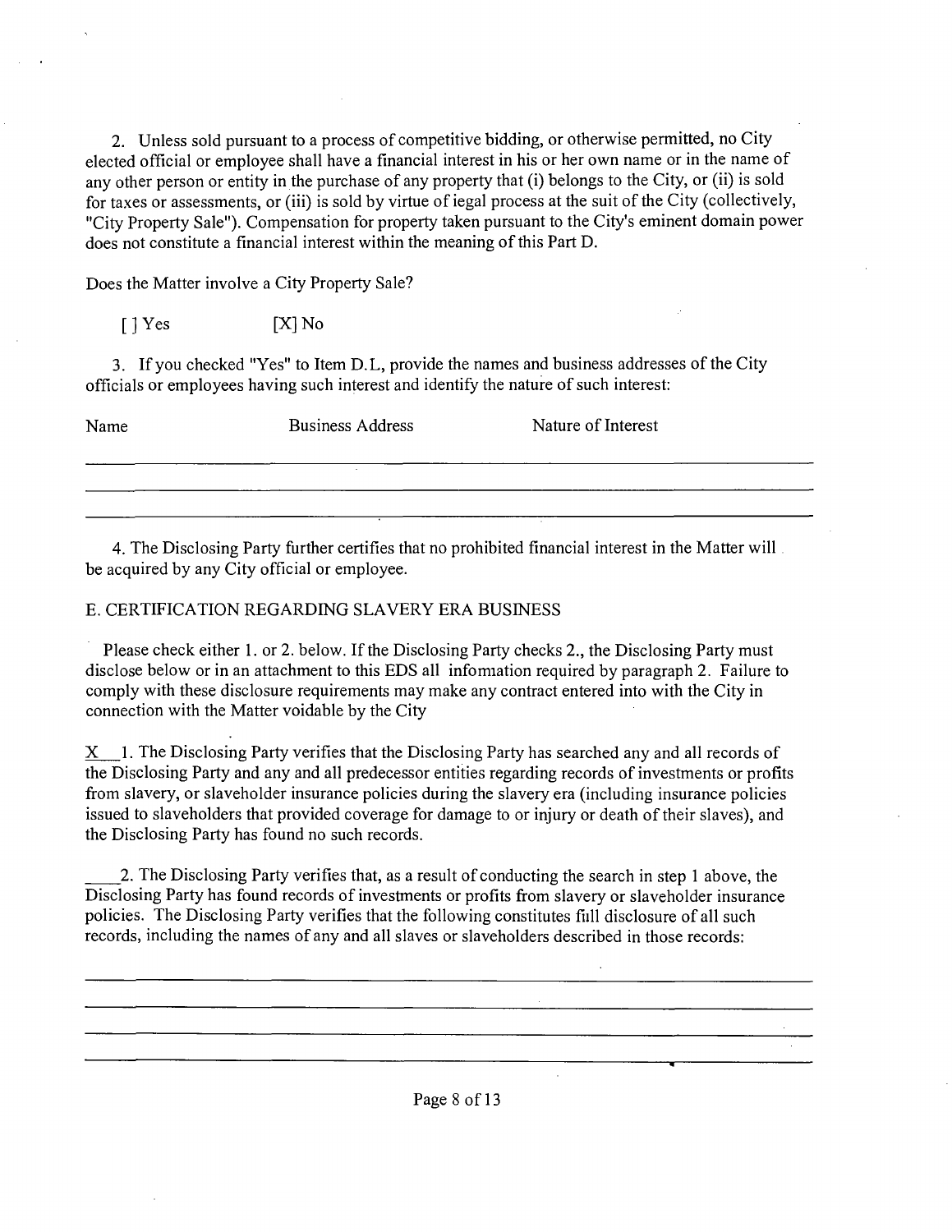### **SECTION VI - - CERTIFICATIONS FOR FEDERALLY FUNDED MATTERS**

NOTE: If the Matter is federally funded, complete this Section VT. If the Matter is not federally funded, proceed to Section VII. For purposes of this Section VI, tax credits allocated by the City and proceeds of debt obligations of the City are not federal fiinding.

#### A. CERTIFICATION REGARDING LOBBYING

1. List below the names of all persons or entities registered under the federal Lobbying Disclosure Act of 1995 who have made lobbying contacts on behalf of the Disclosing Party with respect to the Matter; (Add sheets if necessary);

 $N/A$ 

(Ifno explanation appears or begins on the lines above, or if the letters "NA" or if the word "None" appear, it will be conclusively presumed that the Disclosing Party means that NO persons or entities registered under the Lobbying Disclosure Act of 1995 have made lobbying contacts on behalf of the Disclosing Party with respect to the Matter.)

and the control of the control of the control of the control of the control of the control of the control of th

2. The Disclosing Party has not spent and will not expend any federally appropriated fiinds to pay any person or entity listed in Paragraph A. 1. above for his or her lobbying activities or to pay any person or entity to influence or attempt to influence an officer or employee of any agency, as defined by applicable federal law, a member of Congress, an officer or employee of Congress, or an employee of a member of Congress, in connection with the award of any federally fiinded contract, making any federally fiinded grant or loan, entering into any cooperative agreement, or to extend, continue, renew, amend, or modify any federally funded confract, grant, loan, or cooperative agreement.

3. The Disclosing Party will submit an updated certification at the end of each calendar quarter in which there occurs any event that materially affects the accuracy of the statements and information set forth in paragraphs A.l . and A.2. above.

4. The Disclosing Party certifies that either; (i) it is not an organization described in section  $501(c)(4)$  of the Intemal Revenue Code of 1986; or (ii) it is an organization described in section  $501(c)(4)$  of the Intemal Revenue Code of 1986 but has not engaged and will not engage in "Lobbying" Activities".

5. If the Disclosing Party is the Applicant, the Disclosing Party must obtain certifications equal in fomi and substance to paragraphs A.1. through A.4. above from all subcontractors before it awards any subcontract and the Disclosing Party must maintain all such subcontractors' certifications for the duration of the Matter and must make such certifications promptiy available to the City upon request.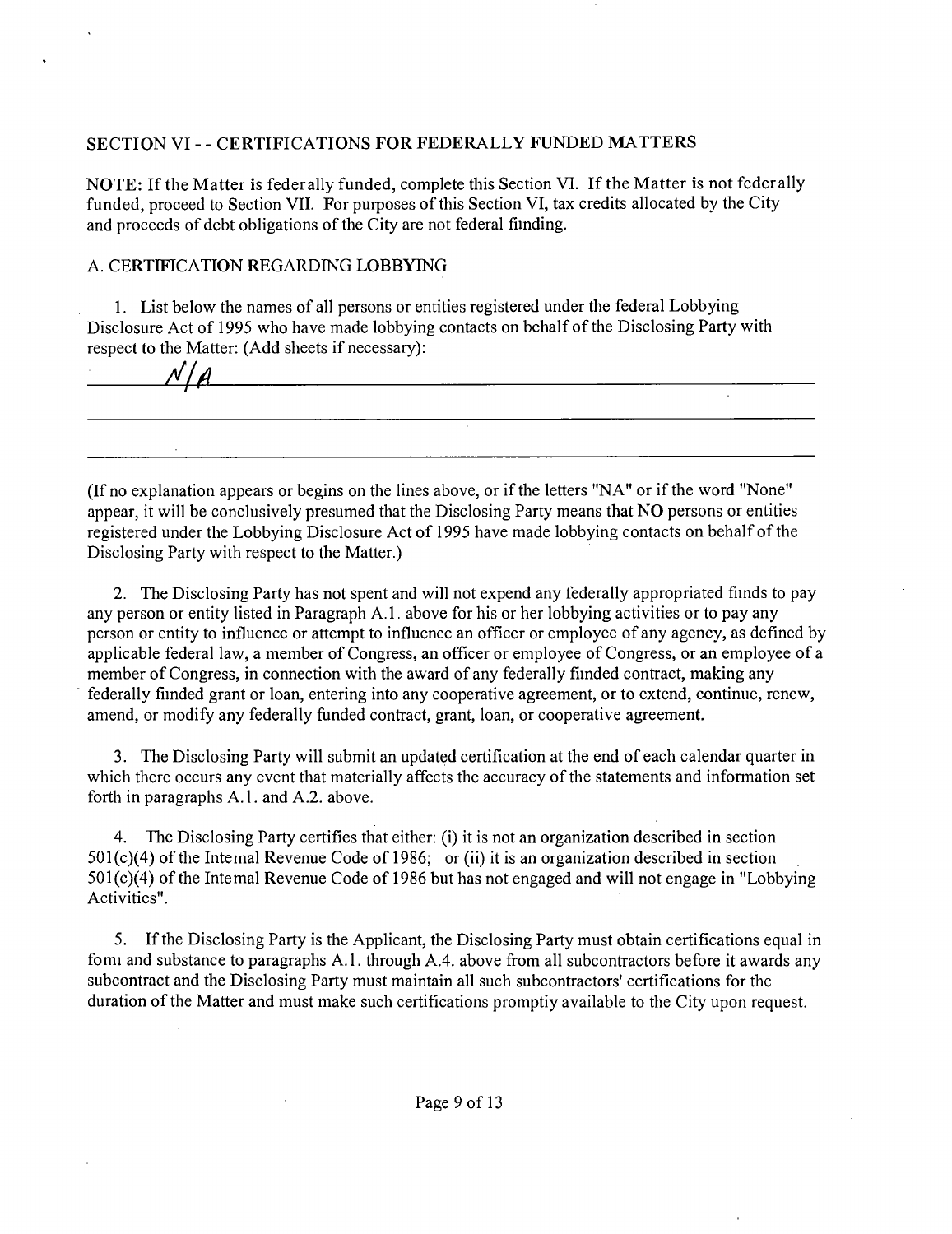#### B. CERTIFICATION REGARDING EQUAL EMPLOYMENT OPPORTUNITY

Tf the Matter is federally funded, federal regulations require the Applicant and all proposed subcontractors to submit the following information with their bids or in writing at the outset of negotiations.

Is the Disclosing Party the Applicant?

 $[$  | Yes  $[$  | No

If "Yes," answer the three questions below;

1. Have you developed and do you have on file affirmative action programs pursuant to applicable federal regulations? (See 41 CFR Part 60-2.)

 $[ ]$  Yes  $[ ]$  No

2. Have you filed with the Joint Reporting Committee, the Director of the Office of Federal Confract Compliance Programs, or the Equal Employment Opportunity Commission all reports due under the applicable filing requirements?

[JYes [JNo

3. Have you participated in any previous confracts or subconfracts subject to the equal opportunity clause?

[ J Yes [ J No

If you checked "No" to question 1. or 2. above, please provide an explanation:

### **SECTION VII - - ACKNOWLEDGMENTS, CONTRACT INCORPORATION, COMPLIANCE, PENALTIES, DISCLOSURE**

The Disclosing Party understands and agrees that;

A. The certifications, disclosures, and acknowledgments contained in this EDS will become part of any Contract or other agreement between the Applicant and the City in connection with the Matte, whether Procurement, City assistance, or other City action, and are material inducements to the City's execution of any contract or taking other action with respect to the Matter. The Disclosing Party understands that it must comply with all statutes, ordinances, and regulations on which this EDS is based.

B. The City's Govemmental Ethics and Campaign Financing Ordinances, Chapters 2-156 and 2-164 of the Municipal Code, impose certain duties and obligations on persons or entities seeking City confracts, work, business, or transactions. The full text of these ordinances and a training program is available on line at www.citvofchicago.org/Ethics, and may also be obtained from the City's Board of Ethics, 740 N.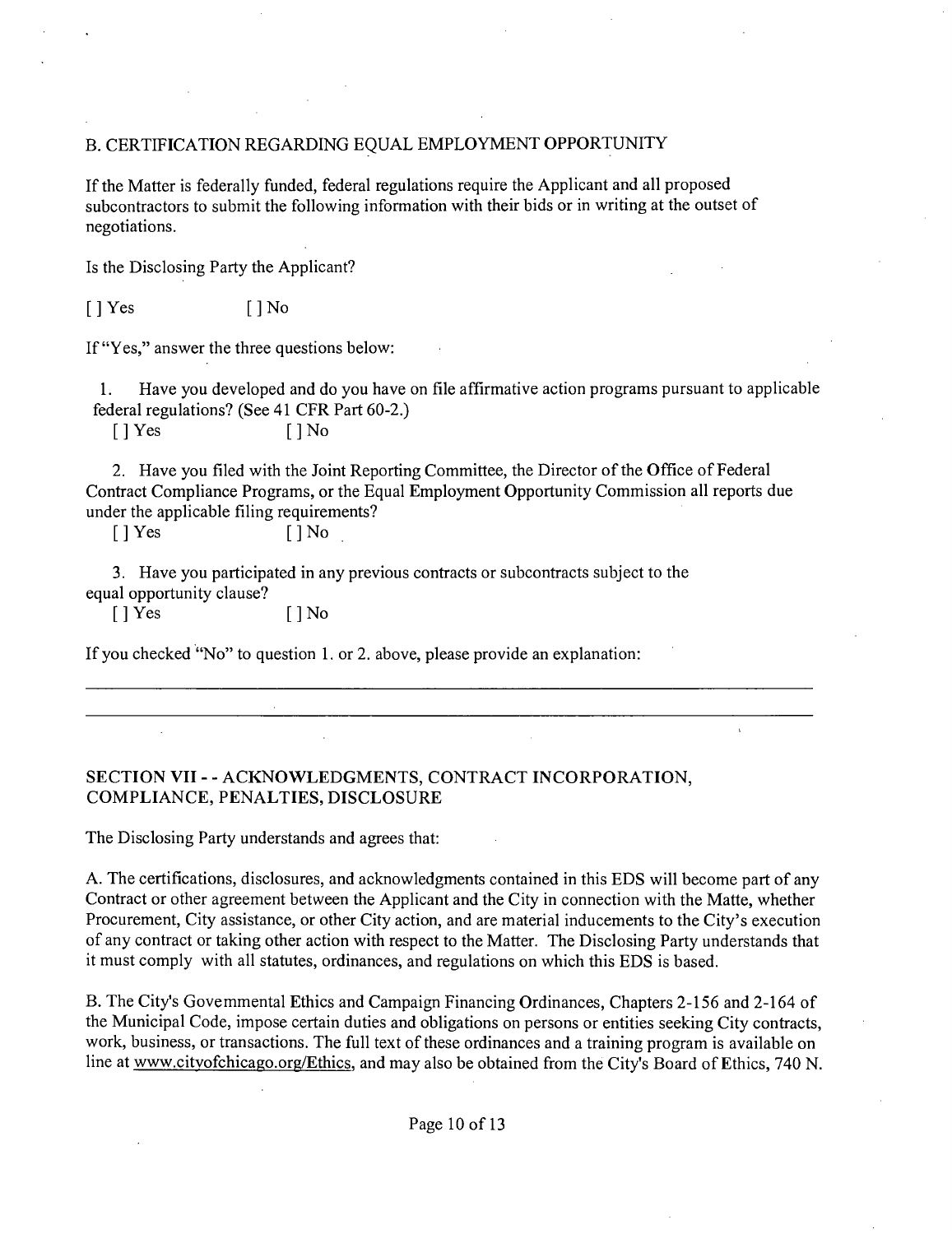Sedgwick St., Suite 500, Chicago, IL 60610, (312) 744-9660. The Disclosing Party must comply fully with the applicable ordinances.

C. If the City detemiines that any information provided in this EDS is false, incomplete or inaccurate, any contract or other agreement in connection with which it is submitted may be rescinded or be void or voidable, and the City may pursue any remedies under the contract or agreement (if not rescinded or void), at law, or in equity, including terminating the Disclosing Party's participation in the Matter and/or declining to allow the Disclosing Party to participate in other fransactions with the City. Remedies at law for a false statement of material fact may include incarceration and an award to the City of freble damages.

D. It is the Cify's policy to make this document available to the public on its Internet site and/or upon request. Some or all of the information provided on this EDS and any attachments to this EDS may be made available to the public on the Intemet, in response to a Freedom of Infomiation Act request, or otherwise. By completing and signing this EDS, the Disclosing Party waives and releases any possible rights or claims which it may have against the City in connection with the public release of information contained in this EDS and also authorizes the City to verify the accuracy of any information submitted in this EDS.

E. The information provided in this EDS must be kept current. Tn the event of changes, the Disclosing Party must supplement this EDS up to the time the City takes action on the Matter. Tf the Matter is a contract being handled by the City's Department of Procurement Services, the Disclosing Party must update this EDS as the confract requires. NOTE: With respect to Matters subject to Article I of Chapter 1-23 of the Municipal Code (imposing PERMANENT INELIGIBILITY for certain specified Offenses), the information provided herein regarding eligibility must be kept current for a longer period. As required by Chapter 1-23 and Section 2-154-020 of the Municipal Code.

The Disclosing Party represents and warrants that;

F.1. The Disclosing Party is not delinguent in the payment of any tax administered by the Illinois Department of Revenue, nor are the Disclosing Party or its Affiliated Entities delinquent in paying any fine, fee, tax or other charge owed to the City. This includes, but is not limited to, all water charges, sewer charges, license fees, parking tickets, property taxes or sales taxes.

F.2. Tf the Disclosing Party is the Applicant, the Disclosing Party and its Affiliated Entities will not use, nor permit their subconfractors to use, any facility listed by the U.S. E.P.A. on the federal Excluded Parties List System ("EPLS") maintained by the U.S. General Services Administration.

F.3. Tf the Disclosing Party is the Applicant, the Disclosing Party will obtain from any confractors/subconfractors hired or to be hired in connection with the Matter certifications equal in form and substance to those in F.l. and F.2. above and will not, without the prior written consent of the City, use any such confractor/subconfractor that does not provide such certifications or that the Disclosing Party has reason to believe has not provided or cannot provide truthful certifications.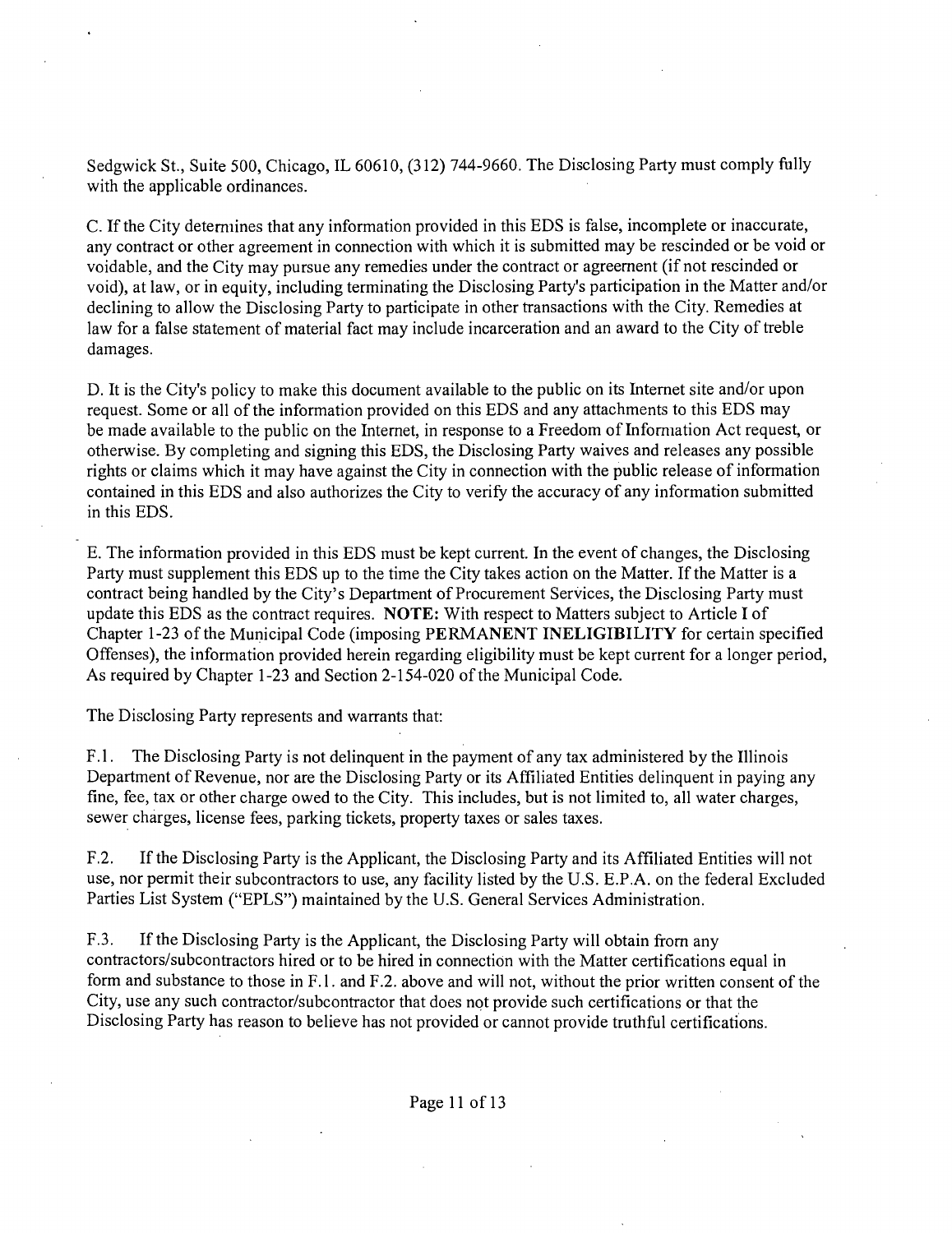NOTE; If the Disclosing Party cannot certify as to any of the items in F.L, F.2. or F.3. above, an explanatory statement must be attached to this EDS.

#### **CERTIFICATION**

Under penalty of perjury, the person signing below; (1) warrants that he/she is authorized to execute this EDS and Appendix A (ifapplicable) on behalf of the Disclosing Party, and (2) warrants that all certifications and statements contained in this EDS and Appendix A (if applicable) are tme, accurate and complete as of the date fumished to the City.

Sarah Breitiander

(Print or type name of Disclosing Party)

By: Such  $R$  of  $U$ (Sign here)

(Print or type name of person signing)

(Print or type title of person signing)

Signed and swom to before me on (date)  $\frac{1}{\sqrt{8}}$ 

at  $\bigcup_{n\in\mathbb{N}}(K)$  County,  $\bigcup_{n\in\mathbb{N}}\bigcup_{n\in\mathbb{N}}(S)$  (state). Notary Public. *Commission expires:*  $O(\sqrt{d})$  *| 2011* 

| ራራ አውታረግ። አሁን አስተካት <b>አውቃው ውስጥ</b>              |
|--------------------------------------------------|
| OFFICIAL SEAL                                    |
| <b>VERONICA GARZA</b>                            |
|                                                  |
| NOTARY PUBLIC, STATE OF ILLINOIS                 |
| My Commission Expires 06/01/2011                 |
| OBSTORIA DE TOR E DISTANTIAN PARA DE PRANADO POR |